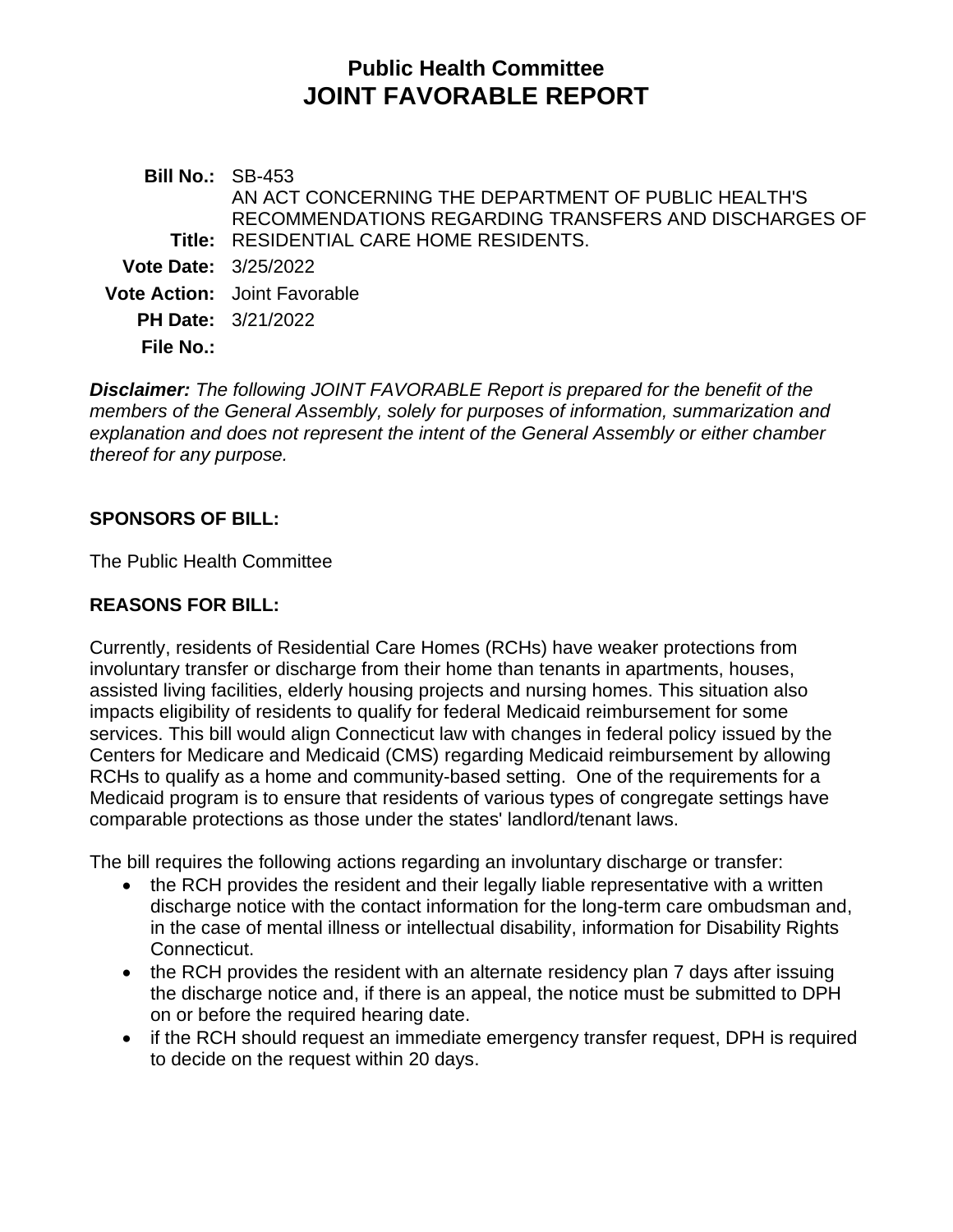- DPH is required to send a copy of the emergency discharge determination to the resident, the resident's legally liable representative, and the long-term care ombudsman
- If DPH determines an emergency discharge is not necessary, the RCH would proceed under the regular involuntary discharge process.
- If the RCH or the resident disputes the decision from DPH, they may appeal the decision to the Superior Court which must consider the appeal as a privileged case.

## **RESPONSE FROM ADMINISTRATION/AGENCY:**

### **Manisha Juthani, Commissioner, Department of Public Health (DPH):**

DPH strongly supports this bill. It is critical that the State ensure that RCHs can be considered a home and community-based setting to allow residents to continue to receive services. DPH collaborated with the Department of Social Services (DSS), the Office of Policy and Management (OPM), the State Long Term Care Ombudsman, and representatives of RCHs to develop the language in this bill which will ensure that residents of RCHs have necessary protections if facing an involuntary transfer or discharge.

## **Department of Social Services (DSS):**

DSS supports this bill. Approximately, 250 individuals currently reside in RCHs and receive Medicaid service under the Connecticut Home Care for Elders Waiver. Historically, RCHs have been reimbursed exclusively through state funding. By implementing the provisions in this bill, some of the services provided by RCHs would qualify for federal Medicaid reimbursement.

# **NATURE AND SOURCES OF SUPPORT:**

#### **Mag Morelli, President, LeadingAge Connecticut:**

LeadingAge strongly supports this bill which is the result of many years of collaborative work to accomplish the goal of modifying the transfer and discharge process to comply with CMS rules. One of the CMS requirements is to ensure that protections from discharge are comparable to the eviction rights under the landlord tenant law. LeadingAge believes this proposed bill accomplishes this goal.

#### **Tina Yeitz, President, Connecticut Association of Residential Care Homes (CARCH):**

CARCH participated in discussions with the Administration and other stakeholders in for several years to develop a process to ensure that the model of care received through RCHs could be considered a home and community-based model under federal regulations. CARCH believes that the language in this bill strikes a balance to provide a functional and transparent involuntary discharge. Residents would have a right to appeal such a discharge through the Superior Court. CARCH hopes there will be additional clarity for homes and residents regarding this process, and additional cooperation in ensuring the best interests of both the residents and staff in the home. The great majority of RCH residents are low-income with a mental or substance abuse disability. The RCH home is a community, and one disruptive